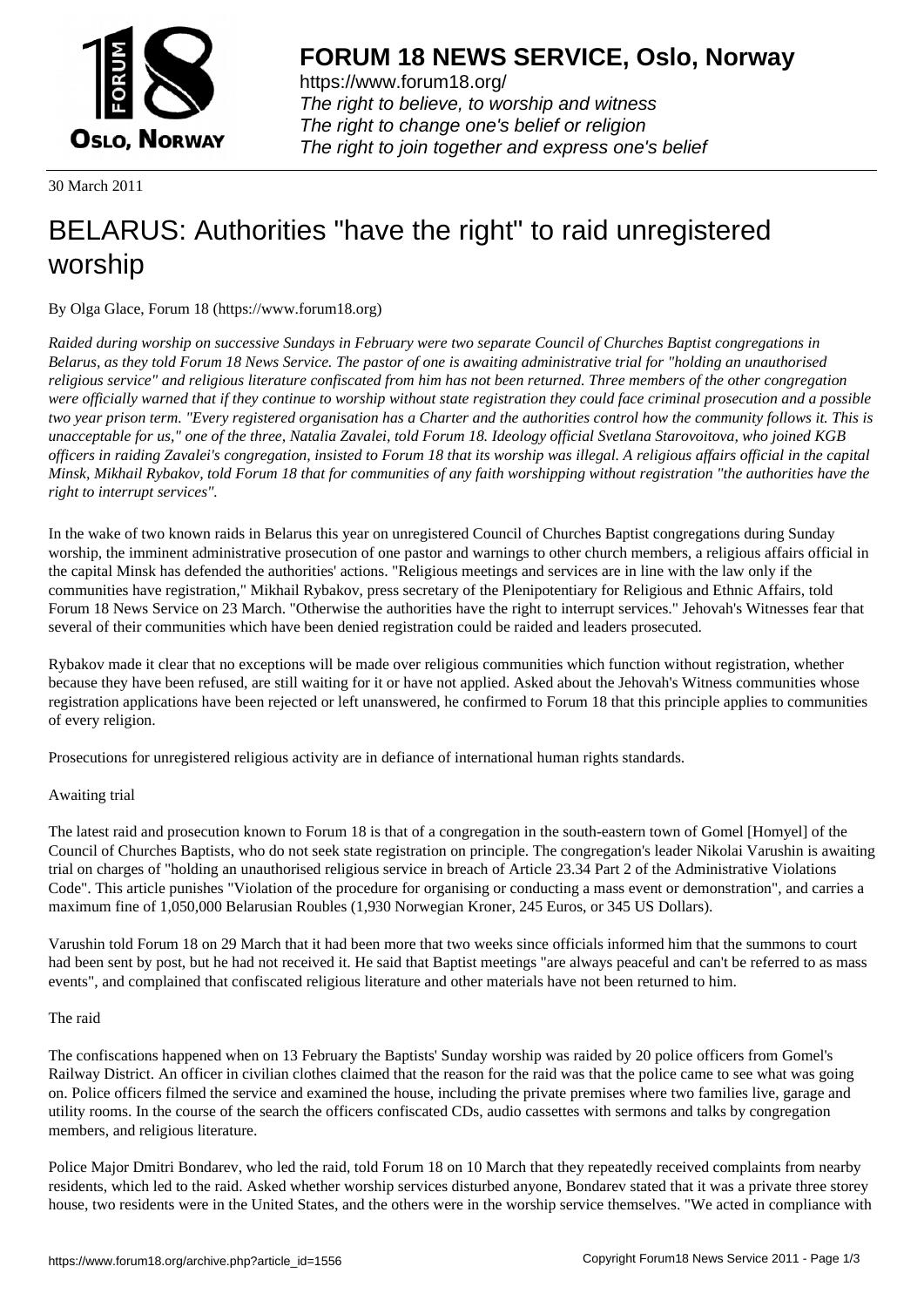Varushin would probably have to pay a fine of 700,000 Belarusian Roubles (1,290 Norwegian Kroner, 160 Euros, or 230 US Dollars).

Forum 18 tried to ask the local policeman responsible for the district, Nikolai Ladeyev, whether he had received complaints from residents. However he has not been available to Forum 18 since 3 March.

# Return of confiscated material demanded

Varushin told Forum 18 that confiscated religious literature is usually returned after it is examined. He has asked Prosecutor Denis Nikushev to quash the charges and give back the confiscated material. However Varushin was told that Nikushev is on holiday until the end of March, and his secretary said that he would not be available for comments on the phone.

Varushin noted that the latest raid is the first raid on the church for over a year. In January 2008 Varushin was fined for leading an unregistered religious organisation (see F18News 8 February 2008 http://www.forum18.org/Archive.php?article\_id=1085).

# Stop worshipping or get registered

The other raid was on a Council of Churches Baptist congregation in the town of Kostyukovichi in the Mogilev [Mahilyow] Region of eastern Belarus. Afterwards, three church members were given an official warning on 14 March for unregistered religious activity. The three - Pastor Nikolai Zavalei, his wife Natalia and the owner of the house where the worship took place - were detained during the 20 February raid by KGB secret police agents. Also present during the raid was Svetlana Starovoitova, Head of the Ideological Department of the Regional Executive Committee (local administration). The officials tried to persuade the three to stop worshipping or get the community registered.

The three Baptists were detained for four hours at a local police station. They were warned that if they continue with unregistered worship they could face prosecution under the Code of Administrative Offences or even under Criminal Code Article 193-1 ("Illegal organisation of, or participation in the activities of, an unregistered political party, foundation, civil or religious organisation"), which carries a maximum punishment of two years' imprisonment.

"What the people did was illegal"

"What the people did was illegal," Ideology official Starovoitova insisted to Forum 18 on 21 March. "They violated the law by carrying out an unauthorised religious service." She went on to state that "they were caught for the first time, another action like that and we'll submit the case to court which will impose a fine on them".

She saw no contradiction between Article 31 of the Constitution's claim that "Everyone shall have the right independently to (..) profess any religion individually or jointly with others, (..) and to participate in the performance of acts of worship and religious rituals and rites" and the Religion Law's ban on unregistered religious activity. "There is a law on registration of religious organisations, yes, people have the right to profess any religion but under the condition of registration," she insisted to Forum 18.

Starovoitova claimed that neighbours were complaining about "strange meetings and strange people coming". Asked whether the church members violated public order, she replied that they were singing.

## Registration "is unacceptable for us"

However Natalia Zavalei told Forum 18 on 23 March that "we declared to them straight away that despite all their exhortations we are going to continue what God told us to do". She insisted that her community will not seek registration. "Every registered organisation has a Charter and the authorities control how the community follows it. This is unacceptable for us." She also noted that officials already know who is involved in the congregation, as they were during the raid able to immediately name some participants.

Asked if the congregation will continue to hold worship services, Natalia Zavalei confirmed that they would, adding that they would not even change the location of where they meet.

"Registration bodies always find a reason to postpone registration"

The Jehovah's Witnesses fear that eight of their communities which function without registration could face raids at any time, a spokesperson told Forum 18 from Minsk on 17 March. Five of these communities have been refused registration.

Two communities - in Borisov [Barysaw] and Molodechno [Maladzyechna] - lodged their applications in October 2010, but have had no reply from the authorities. According to the 2002 Religion Law, the authorities should respond to an application within a month. "The registration bodies always find a reason to postpone registration," the Jehovah's Witness spokesperson complained. The